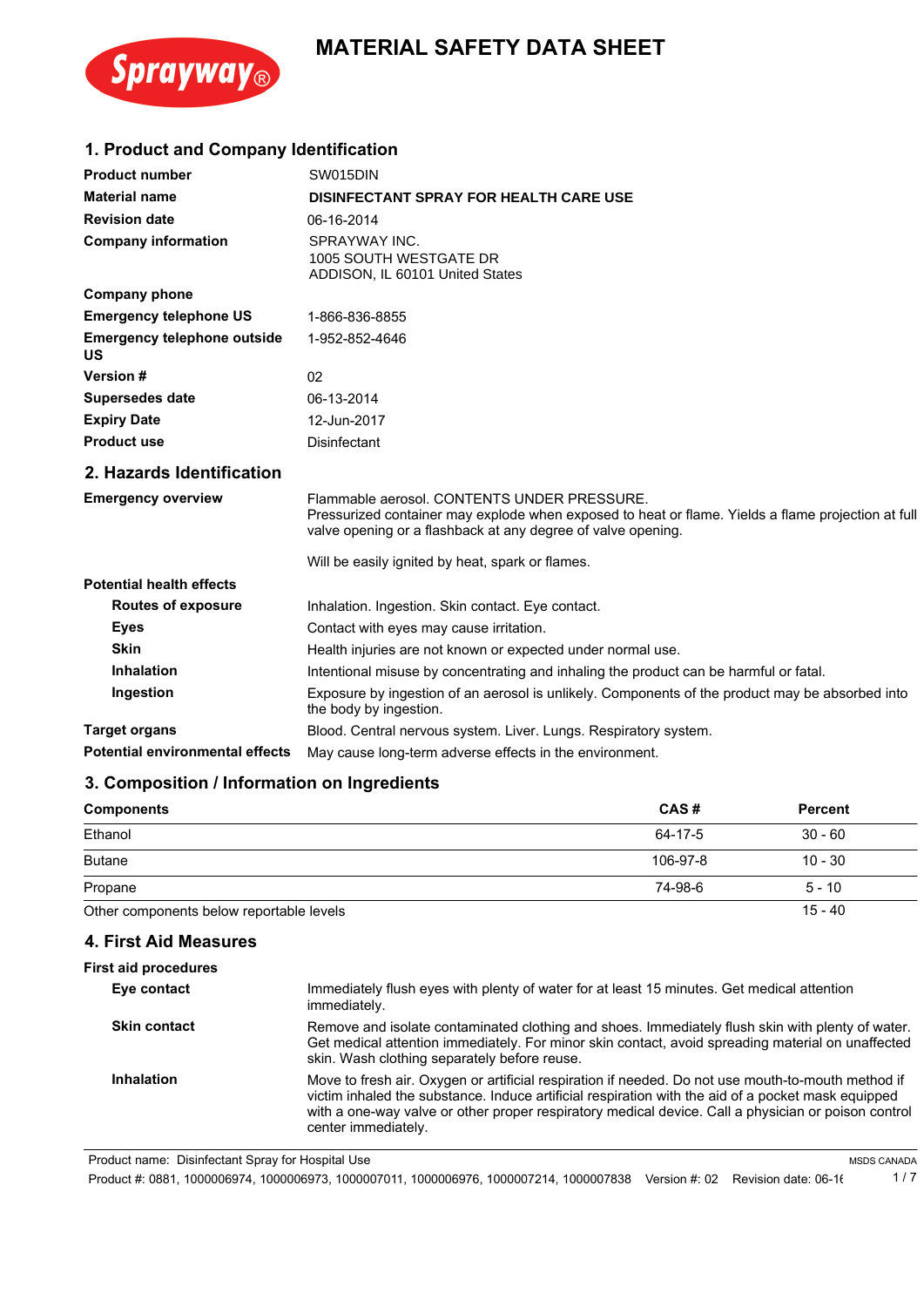| Ingestion                                            | IF SWALLOWED: Immediately call a POISON CENTER or doctor/physician. Rinse mouth<br>thoroughly. Do not induce vomiting without advice from poison control center. If vomiting occurs,<br>keep head low so that stomach content doesn't get into the lungs. Do not use mouth-to-mouth<br>method if victim ingested the substance. Induce artificial respiration with the aid of a pocket mask<br>equipped with a one-way valve or other proper respiratory medical device.                                                                                                                                                                                            |  |
|------------------------------------------------------|---------------------------------------------------------------------------------------------------------------------------------------------------------------------------------------------------------------------------------------------------------------------------------------------------------------------------------------------------------------------------------------------------------------------------------------------------------------------------------------------------------------------------------------------------------------------------------------------------------------------------------------------------------------------|--|
| Notes to physician                                   | Symptoms may be delayed.                                                                                                                                                                                                                                                                                                                                                                                                                                                                                                                                                                                                                                            |  |
| <b>General advice</b>                                | Ensure that medical personnel are aware of the material(s) involved, and take precautions to<br>protect themselves.                                                                                                                                                                                                                                                                                                                                                                                                                                                                                                                                                 |  |
| 5. Fire Fighting Measures                            |                                                                                                                                                                                                                                                                                                                                                                                                                                                                                                                                                                                                                                                                     |  |
| <b>Flammable properties</b>                          | Flammable by WHMIS criteria. Heat may cause the containers to explode. Ruptured cylinders may<br>rocket. Vapors may travel considerable distance to a source of ignition and flash back.                                                                                                                                                                                                                                                                                                                                                                                                                                                                            |  |
| <b>Extinguishing media</b>                           |                                                                                                                                                                                                                                                                                                                                                                                                                                                                                                                                                                                                                                                                     |  |
| Suitable extinguishing<br>media                      | Powder. Alcohol resistant foam. Water. Carbon dioxide (CO2).                                                                                                                                                                                                                                                                                                                                                                                                                                                                                                                                                                                                        |  |
| Unsuitable extinguishing<br>media                    | Do not use a solid water stream as it may scatter and spread fire.                                                                                                                                                                                                                                                                                                                                                                                                                                                                                                                                                                                                  |  |
| <b>Protection of firefighters</b>                    |                                                                                                                                                                                                                                                                                                                                                                                                                                                                                                                                                                                                                                                                     |  |
| <b>Specific hazards arising</b><br>from the chemical | Contents under pressure. Pressurized container may explode when exposed to heat or flame.                                                                                                                                                                                                                                                                                                                                                                                                                                                                                                                                                                           |  |
| <b>Protective equipment for</b><br>firefighters      | Firefighters should wear full protective clothing including self contained breathing apparatus.<br>Structural firefighters protective clothing will only provide limited protection. Self-contained<br>breathing apparatus and full protective clothing must be worn in case of fire.                                                                                                                                                                                                                                                                                                                                                                               |  |
| <b>Fire fighting</b><br>equipment/instructions       | Firefighters must use standard protective equipment including flame retardant coat, helmet with<br>face shield, gloves, rubber boots, and in enclosed spaces, SCBA. Do not direct water at source of<br>leak or safety devices as icing may occur. Use water spray to cool unopened containers.<br>Containers should be cooled with water to prevent vapor pressure build up. For massive fire in<br>cargo area, use unmanned hose holder or monitor nozzles, if possible. If not, withdraw and let fire<br>burn out. Some of these materials, if spilled, may evaporate leaving a flammable residue.                                                               |  |
| <b>Specific methods</b>                              | Cool containers exposed to flames with water until well after the fire is out.                                                                                                                                                                                                                                                                                                                                                                                                                                                                                                                                                                                      |  |
| <b>Explosion data</b>                                |                                                                                                                                                                                                                                                                                                                                                                                                                                                                                                                                                                                                                                                                     |  |
| <b>Sensitivity to static</b><br>discharge            | Not available.                                                                                                                                                                                                                                                                                                                                                                                                                                                                                                                                                                                                                                                      |  |
| Sensitivity to mechanical<br>impact                  | Not available.                                                                                                                                                                                                                                                                                                                                                                                                                                                                                                                                                                                                                                                      |  |
| 6. Accidental Release Measures                       |                                                                                                                                                                                                                                                                                                                                                                                                                                                                                                                                                                                                                                                                     |  |
| <b>Personal precautions</b>                          | Consider initial downwind evacuation for at least 500 meters (1/3 mile). Keep unnecessary<br>personnel away. Keep people away from and upwind of spill/leak. Keep out of low areas. Pay<br>attention to flashback. Many gases are heavier than air and will spread along ground and collect in<br>low or confined areas (sewers, basements, tanks). Fully encapsulating, vapor protective clothing<br>should be worn for spills and leaks with no fire. Do not touch damaged containers or spilled<br>material unless wearing appropriate protective clothing. Ventilate closed spaces before entering<br>them. For personal protection, see section 8 of the MSDS. |  |
| <b>Environmental precautions</b>                     | Prevent further leakage or spillage if safe to do so. Do not contaminate water.                                                                                                                                                                                                                                                                                                                                                                                                                                                                                                                                                                                     |  |
| <b>Methods for containment</b>                       | Eliminate all ignition sources (no smoking, flares, sparks, or flames in immediate area). Stop leak if<br>you can do so without risk. If possible, turn leaking containers so that gas escapes rather than<br>liquid. Move the cylinder to a safe and open area if the leak is irreparable. Many gases are heavier                                                                                                                                                                                                                                                                                                                                                  |  |

|                                  | them. The personal protection, see section of the MoDS.                                                                                                                                                                                                                                                                                                                                                                                                |
|----------------------------------|--------------------------------------------------------------------------------------------------------------------------------------------------------------------------------------------------------------------------------------------------------------------------------------------------------------------------------------------------------------------------------------------------------------------------------------------------------|
| <b>Environmental precautions</b> | Prevent further leakage or spillage if safe to do so. Do not contaminate water.                                                                                                                                                                                                                                                                                                                                                                        |
| <b>Methods for containment</b>   | Eliminate all ignition sources (no smoking, flares, sparks, or flames in immediate area). Stop leak if<br>you can do so without risk. If possible, turn leaking containers so that gas escapes rather than<br>liquid. Move the cylinder to a safe and open area if the leak is irreparable. Many gases are heavier<br>than air and will spread along ground and collect in low or confined areas (sewers, basements,<br>tanks). Keep out of low areas. |
| Methods for cleaning up          | Ventilate the area. Should not be released into the environment. Stop the flow of material, if this is<br>without risk. Isolate area until gas has dispersed. Following product recovery, flush area with<br>water. Clean up in accordance with all applicable regulations. For waste disposal, see section 13<br>of the MSDS.                                                                                                                         |
| <b>Other information</b>         | Clean up in accordance with all applicable regulations.                                                                                                                                                                                                                                                                                                                                                                                                |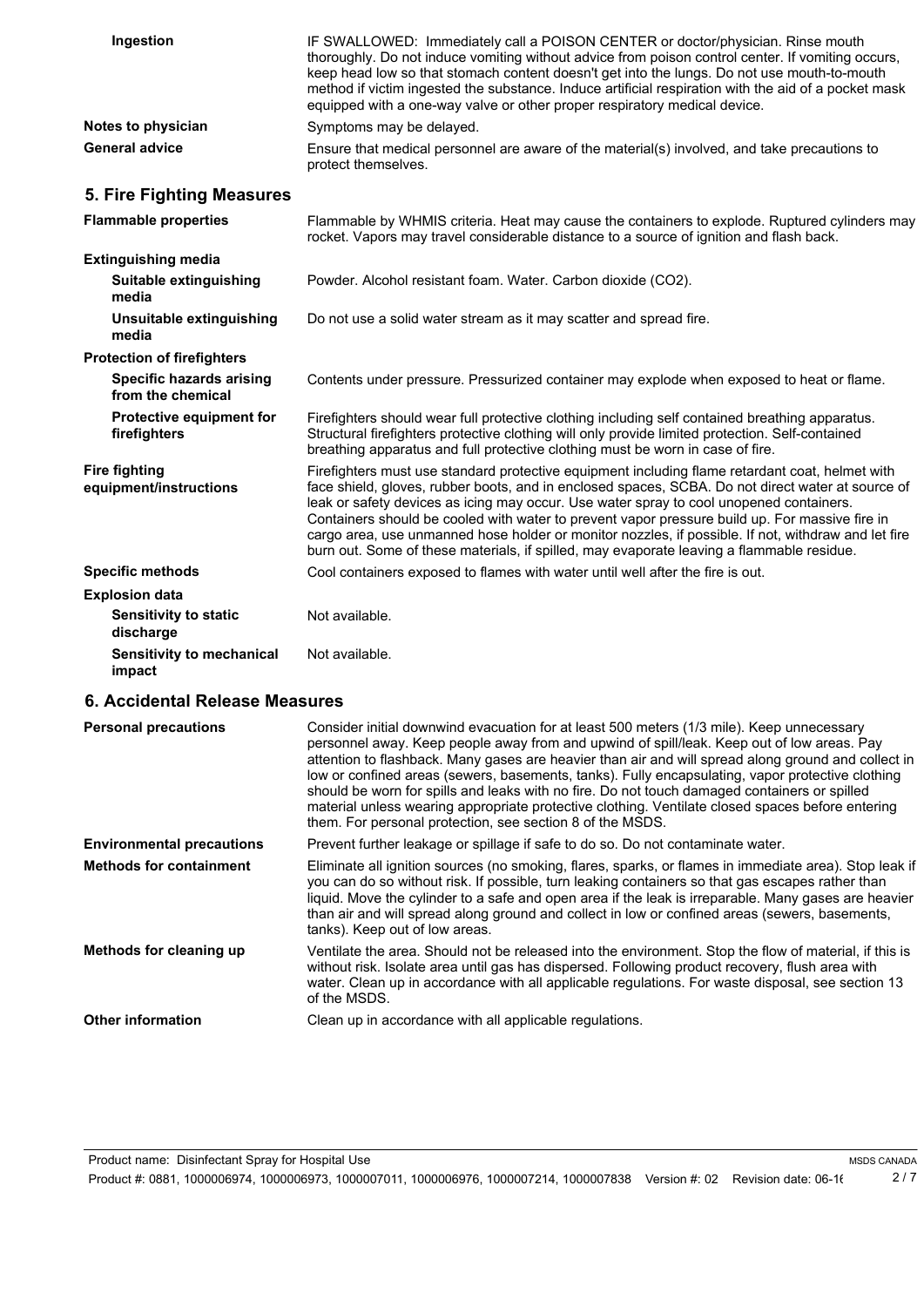### **7. Handling and Storage**

| <b>Handling</b> | Pressurized container: Do not pierce or burn, even after use. Do not use if spray button is missing<br>or defective. Do not spray on a naked flame or any other incandescent material. Do not smoke<br>while using or until sprayed surface is thoroughly dry. Do not cut, weld, solder, drill, grind, or<br>expose containers to heat, flame, sparks, or other sources of ignition. All equipment used when<br>handling the product must be grounded. Do not re-use empty containers. Do not breathe<br>dust/fume/gas/mist/vapors/spray. Do not get this material in contact with eyes. Do not get this<br>material in contact with skin. Do not get this material on clothing. Do not use in areas without<br>adequate ventilation. Wash thoroughly after handling. |
|-----------------|-----------------------------------------------------------------------------------------------------------------------------------------------------------------------------------------------------------------------------------------------------------------------------------------------------------------------------------------------------------------------------------------------------------------------------------------------------------------------------------------------------------------------------------------------------------------------------------------------------------------------------------------------------------------------------------------------------------------------------------------------------------------------|
| <b>Storage</b>  | Contents under pressure. The pressure in sealed containers can increase under the influence of<br>heat. Do not expose to heat or store at temperatures above 120°F/49°C as can may burst. Do not<br>puncture, incinerate or crush. Do not handle or store near an open flame, heat or other sources of<br>ignition. This material can accumulate static charge which may cause spark and become an<br>ignition source. Store in a well-ventilated place. Keep container dry. Keep in an area equipped with<br>sprinklers. Store away from incompatible materials (see Section 10 of the MSDS). Level 2 Aerosol.                                                                                                                                                       |

## **8. Exposure Controls / Personal Protection**

| <b>Components</b>                     | <b>US. ACGIH Threshold Limit Values</b><br><b>Type</b>                        | Value                                                                                                         |
|---------------------------------------|-------------------------------------------------------------------------------|---------------------------------------------------------------------------------------------------------------|
| Ethyl Alcohol (CAS 64-17-5)           | <b>STEL</b>                                                                   | 1000 ppm                                                                                                      |
|                                       | Canada. Alberta OELs (Occupational Health & Safety Code, Schedule 1, Table 2) |                                                                                                               |
| <b>Components</b>                     | <b>Type</b>                                                                   | Value                                                                                                         |
| Butane (CAS 106-97-8)                 | <b>TWA</b>                                                                    | 1000 ppm                                                                                                      |
| Ethyl Alcohol (CAS 64-17-5)           | <b>TWA</b>                                                                    | 1880 mg/m3                                                                                                    |
|                                       |                                                                               | 1000 ppm                                                                                                      |
| Propane (CAS 74-98-6)                 | <b>TWA</b>                                                                    | 1000 ppm                                                                                                      |
| Safety Regulation 296/97, as amended) |                                                                               | Canada. British Columbia OELs. (Occupational Exposure Limits for Chemical Substances, Occupational Health and |
| <b>Components</b>                     | <b>Type</b>                                                                   | Value                                                                                                         |
| Butane (CAS 106-97-8)                 | <b>STEL</b>                                                                   | 750 ppm                                                                                                       |
|                                       | <b>TWA</b>                                                                    | 600 ppm                                                                                                       |
| Ethyl Alcohol (CAS 64-17-5)           | <b>STEL</b>                                                                   | 1000 ppm                                                                                                      |
|                                       | Canada. Ontario OELs. (Control of Exposure to Biological or Chemical Agents)  |                                                                                                               |
| <b>Components</b>                     | <b>Type</b>                                                                   | <b>Value</b>                                                                                                  |
| Butane (CAS 106-97-8)                 | <b>TWA</b>                                                                    | 800 ppm                                                                                                       |
| Ethyl Alcohol (CAS 64-17-5)           | <b>STEL</b>                                                                   | 1000 ppm                                                                                                      |
|                                       |                                                                               | Canada. Quebec OELs. (Ministry of Labor - Regulation Respecting the Quality of the Work Environment)          |
| <b>Components</b>                     | <b>Type</b>                                                                   | Value                                                                                                         |
| Butane (CAS 106-97-8)                 | <b>TWA</b>                                                                    | 1900 mg/m3                                                                                                    |
|                                       |                                                                               | 800 ppm                                                                                                       |
| Ethyl Alcohol (CAS 64-17-5)           | <b>TWA</b>                                                                    | 1880 mg/m3                                                                                                    |
|                                       |                                                                               | 1000 ppm                                                                                                      |
| Propane (CAS 74-98-6)                 | <b>TWA</b>                                                                    | 1800 mg/m3                                                                                                    |
|                                       |                                                                               | 1000 ppm                                                                                                      |
|                                       | US. OSHA Table Z-1 Limits for Air Contaminants (29 CFR 1910.1000)             |                                                                                                               |
| <b>Components</b>                     | <b>Type</b>                                                                   | Value                                                                                                         |
| Ethyl Alcohol (CAS 64-17-5)           | PEL                                                                           | 1900 mg/m3                                                                                                    |
|                                       |                                                                               | 1000 ppm                                                                                                      |
| Propane (CAS 74-98-6)                 | <b>PEL</b>                                                                    | 1800 mg/m3                                                                                                    |
|                                       |                                                                               | 1000 ppm                                                                                                      |
| <b>Engineering controls</b>           | Ensure adequate ventilation, especially in confined areas.                    |                                                                                                               |
| Personal protective equipment         |                                                                               |                                                                                                               |
| Eye / face protection                 | Face-shield.                                                                  |                                                                                                               |
| <b>Skin protection</b>                |                                                                               | Wear chemical protective equipment that is specifically recommended by the manufacturer.                      |

Product name: Disinfectant Spray for Hospital Use

Product #: 0881, 1000006974, 1000006973, 1000007011, 1000006976, 1000007214, 1000007838 Version #: 02 Revision date: 06-16 3 / 7

MSDS CANADA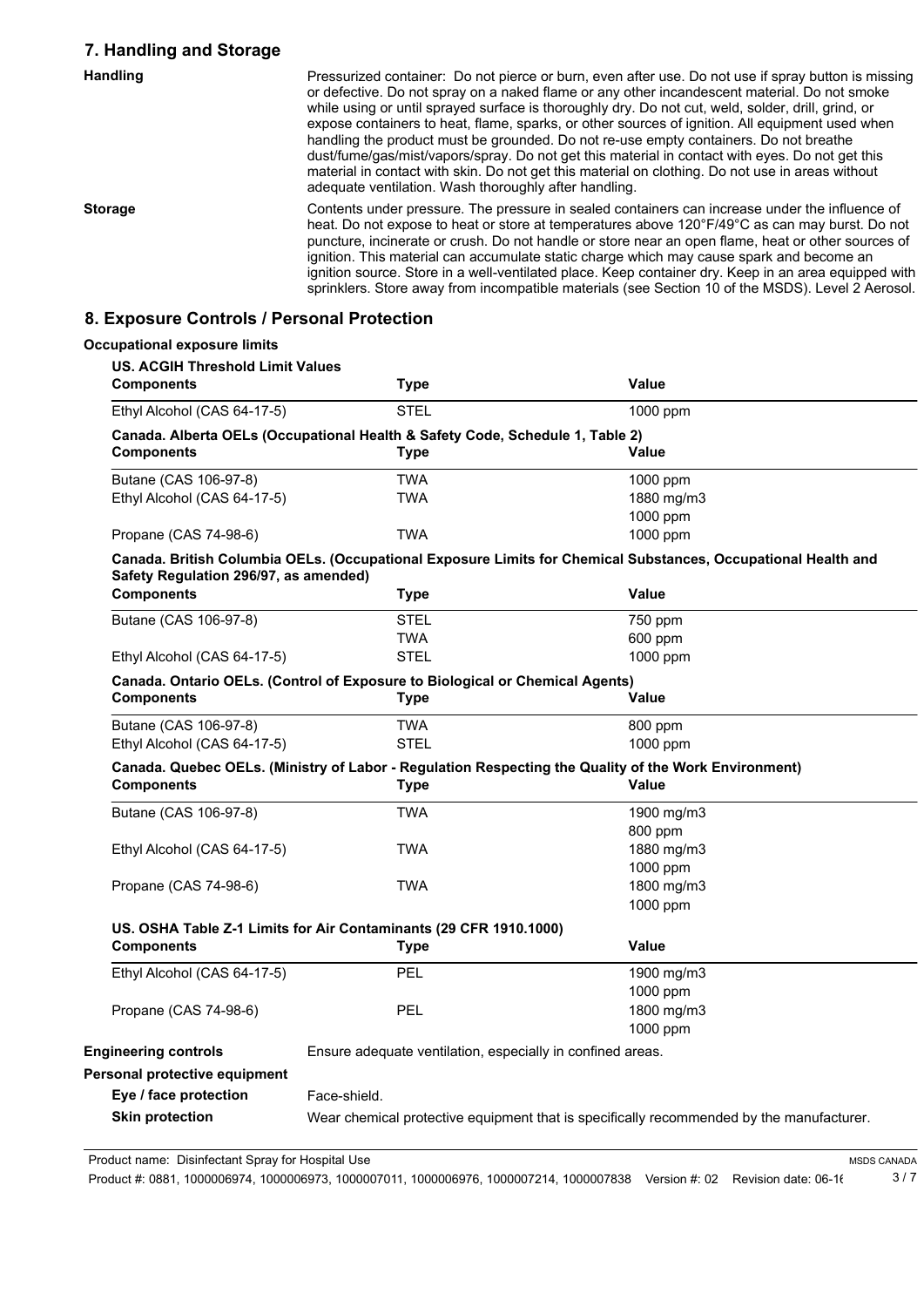| <b>Respiratory protection</b> | If permissible levels are exceeded use NIOSH mechanical filter / organic vapor cartridge or an |
|-------------------------------|------------------------------------------------------------------------------------------------|
|                               | air-supplied respirator.                                                                       |

## **9. Physical & Chemical Properties**

| Appearance                                        | Not available.                                                 |
|---------------------------------------------------|----------------------------------------------------------------|
| <b>Boiling point</b>                              | 140.71 °F (60.39 °C) estimated                                 |
| Color                                             | Not available.                                                 |
| <b>Flash point</b>                                | -156.00 $\degree$ F (-104.44 $\degree$ C) Propellant estimated |
| Form                                              | Aerosol.                                                       |
| Melting point/Freezing point                      | Not available.                                                 |
| Odor                                              | Not available.                                                 |
| Odor threshold                                    | Not available.                                                 |
| рH                                                | Not available.                                                 |
| <b>Physical state</b>                             | Gas.                                                           |
| Vapor pressure                                    | 75 - 85 psig @70F estimated                                    |
| Solubility (water)                                | Not available.                                                 |
| <b>Specific gravity</b>                           | 0.79 estimated                                                 |
| Flammability limits in air,<br>upper, % by volume | 11.4 % estimated                                               |
| Flammability limits in air,<br>lower, % by volume | 2.4 % estimated                                                |

### **10. Chemical Stability & Reactivity Information**

| <b>Chemical stability</b>                    | Risk of ignition.                                                                                                                     |
|----------------------------------------------|---------------------------------------------------------------------------------------------------------------------------------------|
| <b>Conditions to avoid</b>                   | Heat, flames and sparks. Aerosol containers are unstable at temperatures above 49°C. Avoid<br>temperatures exceeding the flash point. |
| <b>Hazardous decomposition</b><br>products   | Not available.                                                                                                                        |
| <b>Possibility of hazardous</b><br>reactions | Hazardous polymerization does not occur.                                                                                              |

## **11. Toxicological Information**

| <b>Components</b> |                       | <b>Species</b> | <b>Test Results</b>  |
|-------------------|-----------------------|----------------|----------------------|
|                   | Butane (CAS 106-97-8) |                |                      |
|                   | <b>Acute</b>          |                |                      |
|                   | Inhalation            |                |                      |
|                   | <b>LC50</b>           | Mouse          | 680 mg/l, 2 Hours    |
|                   |                       | Rat            | 658 mg/l, 4 Hours    |
|                   | Ethanol (CAS 64-17-5) |                |                      |
|                   | <b>Acute</b>          |                |                      |
|                   | Inhalation            |                |                      |
|                   | <b>LC50</b>           | Mouse          | 39 mg/l, 4 Hours     |
|                   |                       | Rat            | 20000 mg/l, 10 Hours |
|                   | Oral                  |                |                      |
|                   | LD50                  | Dog            | 5.5 g/kg             |
|                   |                       | Guinea pig     | 5.6 g/kg             |
|                   |                       | Mouse          | 3450 mg/kg           |
|                   |                       | Rat            | 6.2 g/kg             |
|                   | Other                 |                |                      |
|                   | LD50                  | Mouse          | 933 mg/kg            |

Product name: Disinfectant Spray for Hospital Use

Product #: 0881, 1000006974, 1000006973, 1000007011, 1000006976, 1000007214, 1000007838 Version #: 02 Revision date: 06-16 4 / 7

MSDS CANADA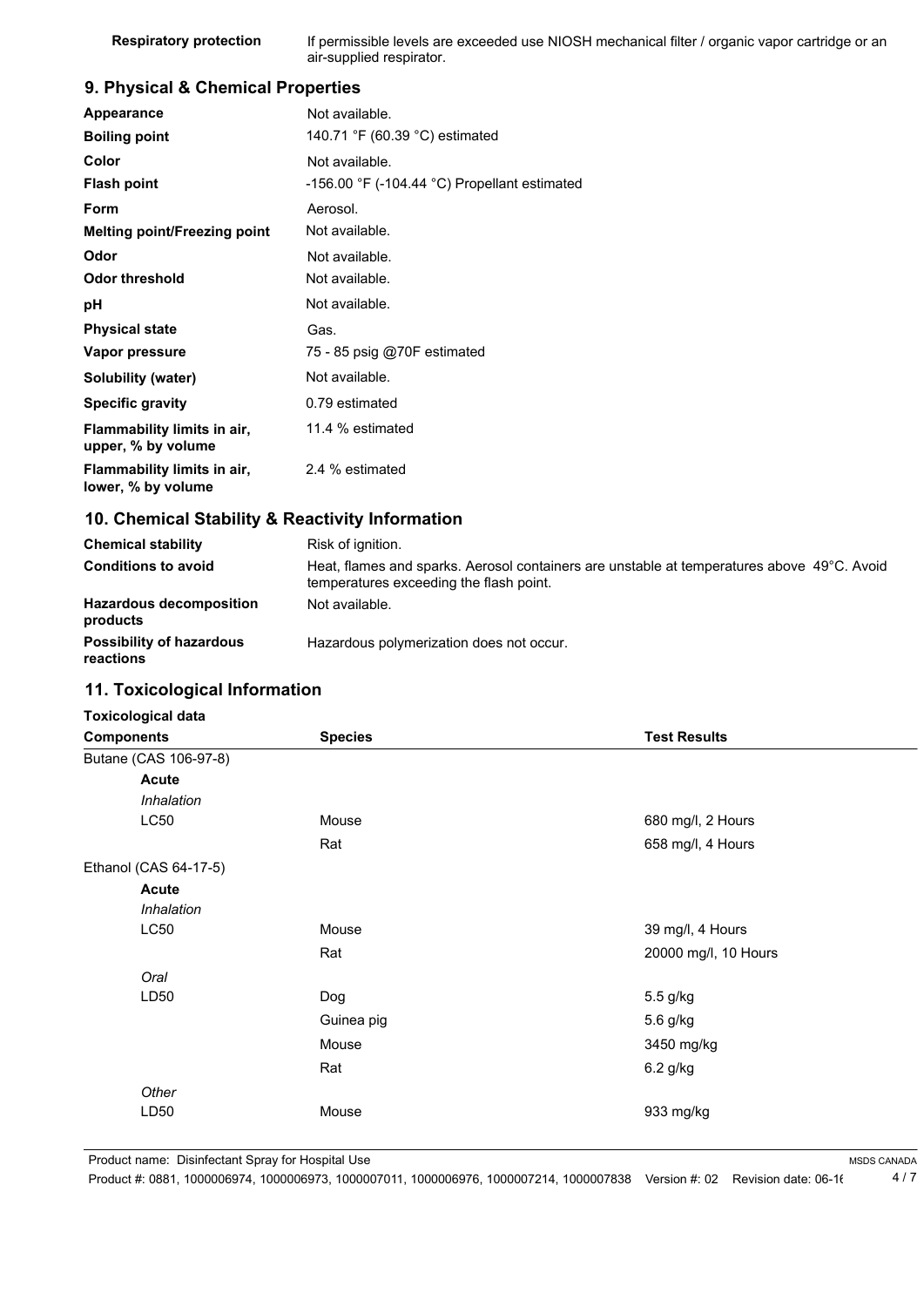| <b>Species</b> | <b>Test Results</b>         |
|----------------|-----------------------------|
| Rat            | 1440 mg/kg                  |
|                |                             |
|                |                             |
|                |                             |
| Rat            | > 1442.847 mg/l, 15 Minutes |
|                | 658 mg/l/4h                 |
|                |                             |

\* Estimates for product may be based on additional component data not shown.

#### **Carcinogenicity**

# **ACGIH Carcinogens**

Ethanol (CAS 64-17-5) **A3 Confirmed animal carcinogen with unknown relevance to** humans.

MSDS CANADA

## **12. Ecological Information**

| <b>Ecotoxicological data</b>                             |                                                                                                                                                                                                                        |                                                                              |                                     |
|----------------------------------------------------------|------------------------------------------------------------------------------------------------------------------------------------------------------------------------------------------------------------------------|------------------------------------------------------------------------------|-------------------------------------|
| <b>Product</b>                                           |                                                                                                                                                                                                                        | <b>Species</b>                                                               | <b>Test Results</b>                 |
| Disinfectant Spray for Hospital Use (CAS Mixture)        |                                                                                                                                                                                                                        |                                                                              |                                     |
| Algae                                                    | <b>IC50</b>                                                                                                                                                                                                            | Algae                                                                        | 472.2222 mg/L, 72 Hours, estimated  |
| Crustacea                                                | EC50                                                                                                                                                                                                                   | Daphnia                                                                      | 890.5942 mg/L, 48 Hours, estimated  |
| Fish                                                     | <b>LC50</b>                                                                                                                                                                                                            | Fish                                                                         | 1684.6193 mg/L, 96 Hours, estimated |
| <b>Components</b>                                        |                                                                                                                                                                                                                        | <b>Species</b>                                                               | <b>Test Results</b>                 |
| Ethanol (CAS 64-17-5)                                    |                                                                                                                                                                                                                        |                                                                              |                                     |
| <b>Aquatic</b>                                           |                                                                                                                                                                                                                        |                                                                              |                                     |
| Crustacea                                                | EC50                                                                                                                                                                                                                   | Water flea (Daphnia magna)                                                   | 7700 - 11200 mg/l, 48 hours         |
| Fish                                                     | <b>LC50</b>                                                                                                                                                                                                            | Fathead minnow (Pimephales promelas) > 100.1 mg/l, 96 hours                  |                                     |
|                                                          |                                                                                                                                                                                                                        | * Estimates for product may be based on additional component data not shown. |                                     |
| <b>Ecotoxicity</b>                                       | Contains a substance which causes risk of hazardous effects to the environment.                                                                                                                                        |                                                                              |                                     |
| <b>Environmental effects</b>                             | An environmental hazard cannot be excluded in the event of unprofessional handling or disposal.                                                                                                                        |                                                                              |                                     |
| Persistence and degradability                            | Not available.                                                                                                                                                                                                         |                                                                              |                                     |
| <b>Partition coefficient</b>                             |                                                                                                                                                                                                                        |                                                                              |                                     |
| <b>Butane</b>                                            |                                                                                                                                                                                                                        | 2.89                                                                         |                                     |
| Ethanol<br>Propane                                       |                                                                                                                                                                                                                        | $-0.31$<br>2.36                                                              |                                     |
|                                                          |                                                                                                                                                                                                                        |                                                                              |                                     |
| <b>13. Disposal Considerations</b>                       |                                                                                                                                                                                                                        |                                                                              |                                     |
| <b>Disposal instructions</b>                             | Contents under pressure. Do not puncture, incinerate or crush. Do not allow this material to drain<br>into sewers/water supplies. Dispose in accordance with all applicable regulations.                               |                                                                              |                                     |
| Waste from residues / unused<br>products                 | Dispose of in accordance with local regulations. Empty containers or liners may retain some<br>product residues. This material and its container must be disposed of in a safe manner (see:<br>Disposal instructions). |                                                                              |                                     |
| <b>Contaminated packaging</b>                            | Since emptied containers may retain product residue, follow label warnings even after container is<br>emptied.                                                                                                         |                                                                              |                                     |
| 14. Transport Information                                |                                                                                                                                                                                                                        |                                                                              |                                     |
| <b>TDG</b>                                               |                                                                                                                                                                                                                        |                                                                              |                                     |
| <b>UN number</b>                                         | <b>UN1950</b>                                                                                                                                                                                                          |                                                                              |                                     |
| UN proper shipping name                                  | AEROSOLS, flammable                                                                                                                                                                                                    |                                                                              |                                     |
| <b>Hazard class</b>                                      | 2.1                                                                                                                                                                                                                    |                                                                              |                                     |
| <b>Special provisions</b><br><b>Packaging exceptions</b> | 80<br>If <1L: Limited Quantity                                                                                                                                                                                         |                                                                              |                                     |
|                                                          |                                                                                                                                                                                                                        |                                                                              |                                     |

Product name: Disinfectant Spray for Hospital Use

**UN number** UN1950

**IATA**

Product #: 0881, 1000006974, 1000006973, 1000007011, 1000006976, 1000007214, 1000007838 Version #: 02 Revision date: 06-16 5 / 7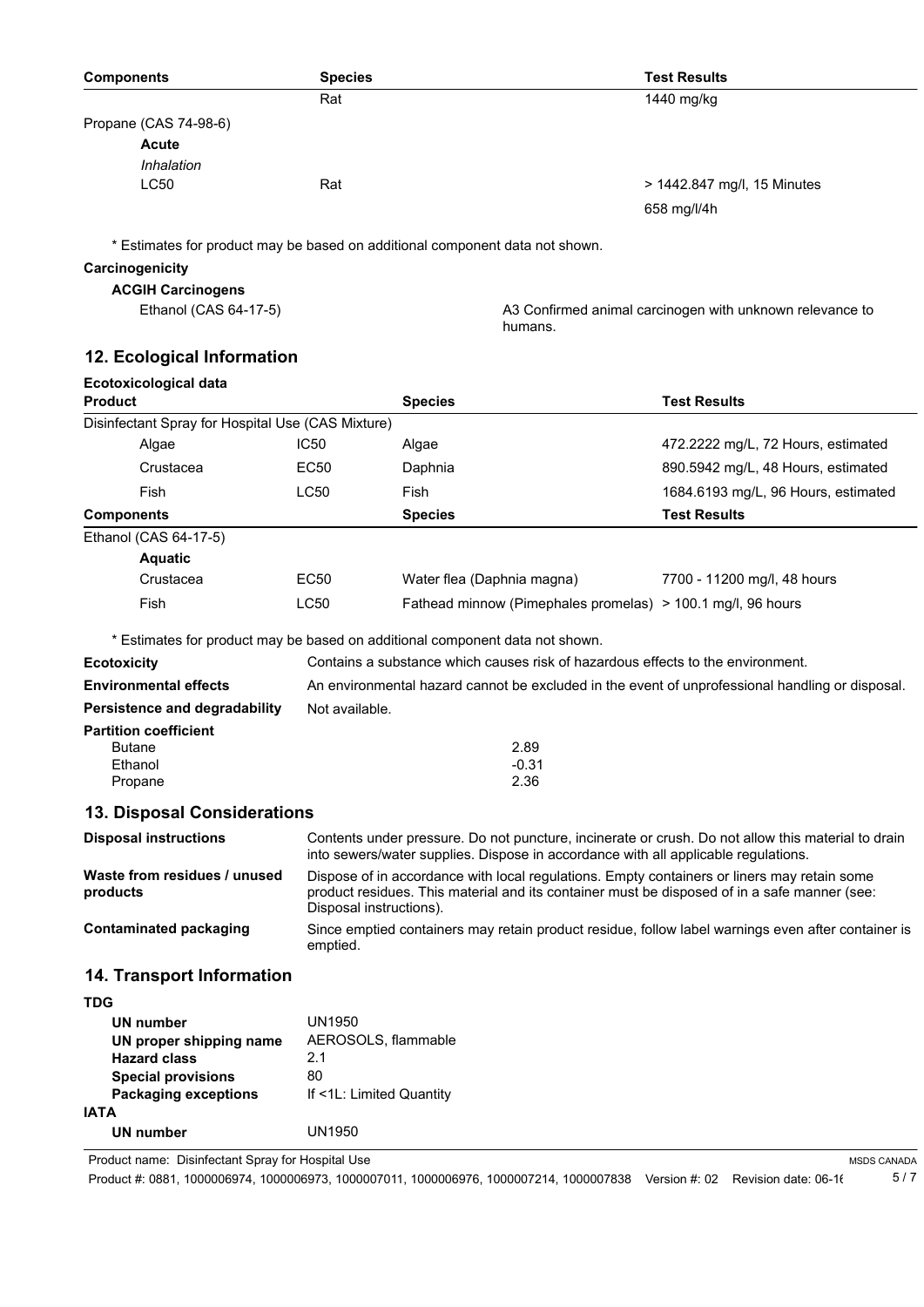| UN proper shipping name      | Aerosols, flammable                                                                                   |
|------------------------------|-------------------------------------------------------------------------------------------------------|
| Transport hazard class(es)   | 2.1                                                                                                   |
| Labels required              | 2.1                                                                                                   |
| <b>ERG</b> code              | 10L                                                                                                   |
| Special precautions for user | Read safety instructions, MSDS and emergency procedures before handling.                              |
| <b>Packaging Exceptions</b>  | LTD QTY                                                                                               |
| <b>IMDG</b>                  |                                                                                                       |
| UN number                    | UN1950                                                                                                |
| UN proper shipping name      | <b>AEROSOLS</b>                                                                                       |
| Transport hazard class(es)   | 2.1                                                                                                   |
| Labels required              | None                                                                                                  |
| EmS                          | $F-D. S-U$                                                                                            |
|                              | Special precautions for user Read safety instructions, MSDS and emergency procedures before handling. |
| Transport in bulk according  | Not applicable.                                                                                       |
| to Annex II of MARPOL        |                                                                                                       |
| 73/78 and the IBC Code       |                                                                                                       |
| <b>Packaging Exceptions</b>  | LTD OTY                                                                                               |

#### **IATA; IMDG; TDG**



**15. Regulatory Information**

**WHMIS status** Controlled **WHMIS classification** A - Compressed Gas

**Canadian regulations** This product has been classified in accordance with the hazard criteria of the CPR and the MSDS contains all the information required by the CPR.

> B5 - Flammable Aerosols D2A - Other Toxic Effects-VERY TOXIC D2B - Other Toxic Effects-TOXIC

#### **WHMIS labeling**

**Inventory status**



| Country(s) or region | <b>Inventory name</b>                                                     | On inventory (yes/no)* |
|----------------------|---------------------------------------------------------------------------|------------------------|
| Australia            | Australian Inventory of Chemical Substances (AICS)                        | Yes                    |
| Canada               | Domestic Substances List (DSL)                                            | Yes                    |
| Canada               | Non-Domestic Substances List (NDSL)                                       | <b>No</b>              |
| China                | Inventory of Existing Chemical Substances in China (IECSC)                | Yes                    |
| Europe               | European Inventory of Existing Commercial Chemical<br>Substances (EINECS) | Yes                    |
| Europe               | European List of Notified Chemical Substances (ELINCS)                    | No                     |
| Japan                | Inventory of Existing and New Chemical Substances (ENCS)                  | Yes                    |
| Korea                | Existing Chemicals List (ECL)                                             | <b>No</b>              |
| New Zealand          | New Zealand Inventory                                                     | <b>No</b>              |
| Philippines          | Philippine Inventory of Chemicals and Chemical Substances<br>(PICCS)      | No                     |

Product name: Disinfectant Spray for Hospital Use

Product #: 0881, 1000006974, 1000006973, 1000007011, 1000006976, 1000007214, 1000007838 Version #: 02 Revision date: 06-16 6 / 7

MSDS CANADA